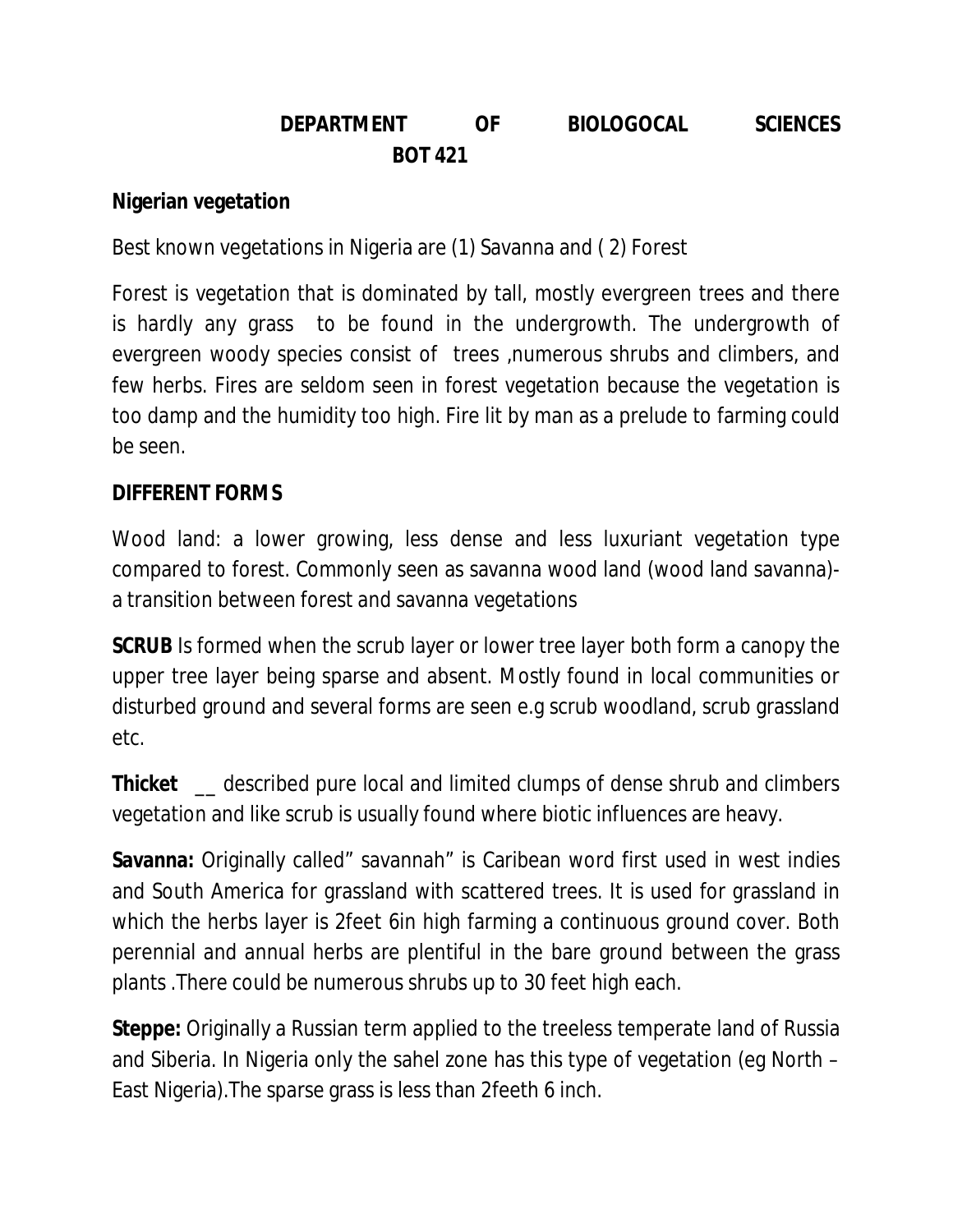# VEGETATIO ZONES OF NIGERIA

There are tens namely;

- (a) Mangrove swamp forest
- (b) Dry coastal vegetation
- (c) Fresh water swamp forest
- (d) Moist low land forest
- (e) Forest savanna mosaic
- (f) North guinea savanna
- (g) Sudan savanna
- (h) Sahel steppe
- (i) Mountain vegetation

**Mangrove swamp forest.** Dominated by red mangrove (Rhizophora) racemosa

(2) Found in places near the coast that is under the influence of brackish water commonly found in Niger Delta.

(3)Found also in low lying swamp land associated with rivers and Lagoon near the coast and under the influence of sea

(4) Vast quantities of mud or silt brought down by rivers are deposited principally on the banks of the various channels and Lagoons making up the swamp.

(5)The silts fall to the bottom when the flow of river water is checked on meeting the rising tides of the sea. Land building is constantly in progress in these areas, channels becoming shallower, islands rising out of the water, and the land extending seawards, imperfectly but steadily.

(6) All mangrove areas are regularly flooded by sea water.

**(7)** Sea water contains 35grams mineral salts, chiefly common salt (Nacl) in every litre .

**(8)** . Salts content of river is quite low (1 ppm) 1ppm= 0.001gram in 1 litre of water.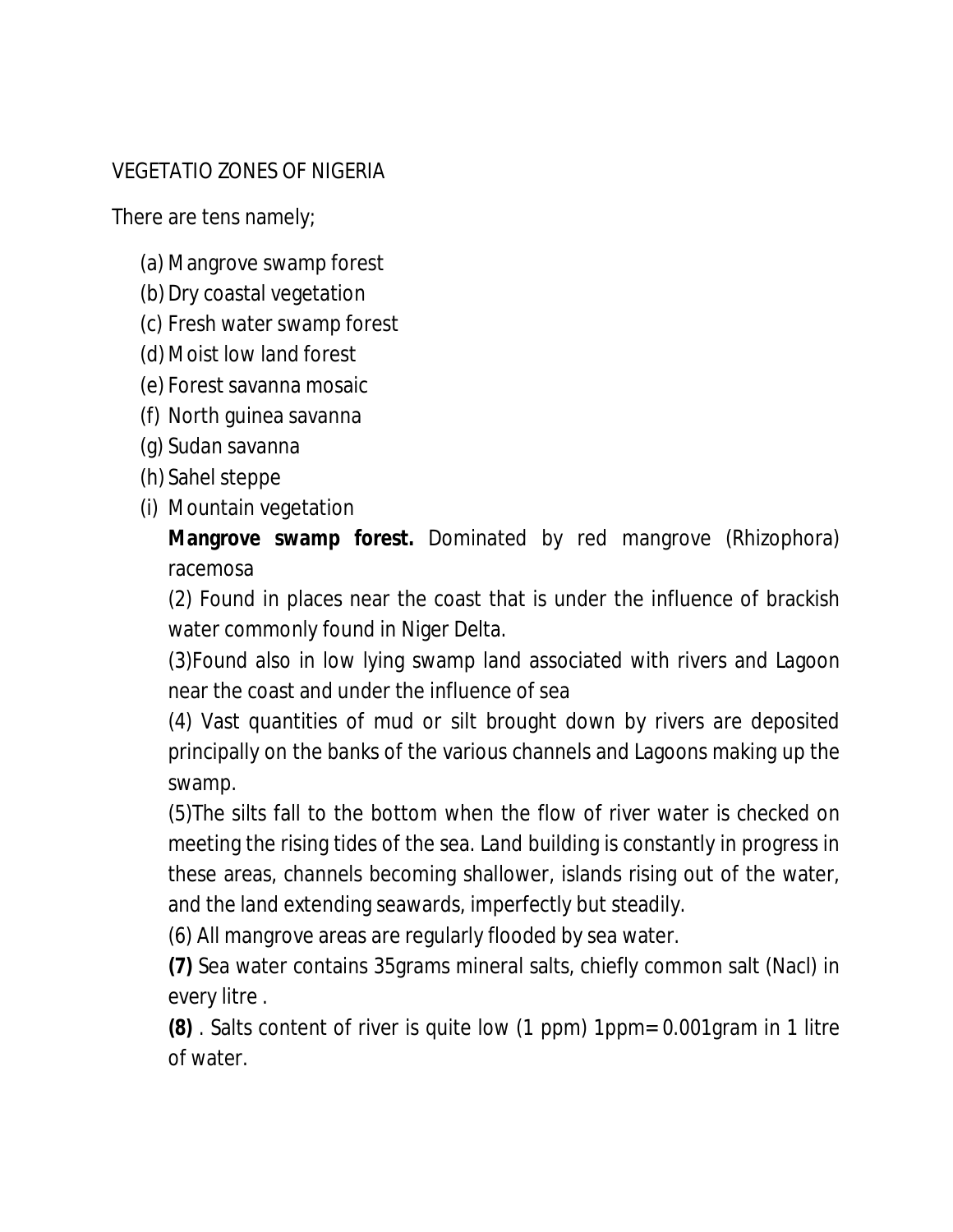(9) Brackish water contains mineral salts in concentrations in term between sea and River waters.

(10.) Soil in the mangrove area is poorly aerated, water logged mud

(11) The saline conditions make water absorption difficult inducing a physiological drought

(12) Mangrove has breathing root that emerges from the brackish water at interval.

(13) Floral of mangrove areas include dominant red mangrove (Rhizophora sp racemosa ) family Rhizophoraceae) about 30 feet high .though could be higher than this (100ft). Tress regularly felled for fueling. Many number of silts root from the main truck, the silts roots all bearing many breathing pores ( of value for a plant growing in a poorly aerated mud ) Each silt root gives off many fine rootlets , so many that a thick , felted , peaty mat is formed that one may walk over without inconvenience . Both root types give stability to the plant in the soft rising mud. Additional aerial root may be seen hanging from the branches of the tress.

(14) Red mangrove shows xerophytic characteristics in their leaves; small sizes and shapes and anatomically, a thick upper cuticle and water storing tissue.

(15) Viviparity is seen in red mangrove, the fruit s which are 1-seeded berries have the seed germinating while fruits is still hanging on the tress. The radicle emerges from the lower end of the hanging fruit and contains 1- 2ft in length. When the seedling falls the seed floats away before being lodged in soil. Avicennia Africana is another viviparous species

(16) Species of Red mangrove common in mangrove areas are (a) Rhizophora racemosa (Rhizophoraceae) the commonest mangrove can attain 150ft under favourable conditions, but tends to be 30ft high as a rule. It is a pioneer species, its seeds readily occupying newly deposited mud, has many flowers inflorescences with thick petals

 (b) *Rhizophora harrisonii* is smll tree or shrub up to 25ft high . occupies a slightly higher and drier ground than R. racemosa and its distinguish from R. racemosa by having slender pointed flower buds and radicle not more than 6inches long .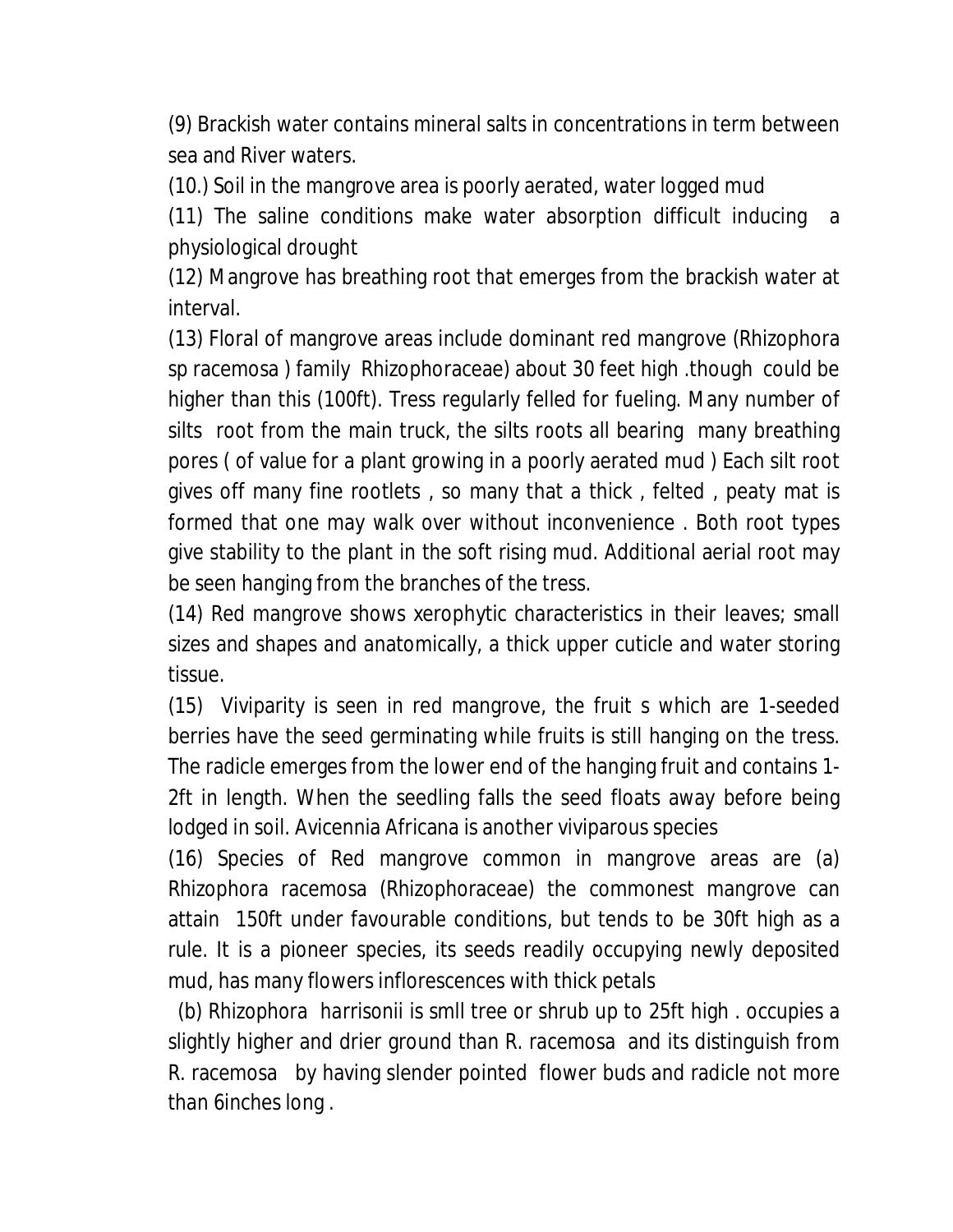(c) R. mangle is a shrub or small tree up to 15ft high and occupying the highest and driest ground . Soil here is peaty, well aerated by burrowing of land crabs and earth worms.

(d) Other mangrove species are

(i) Lanuncularia reacemosa

Conocarpus erectus Combretaceae

(ii) Avcennia Africana ( Verbenaeae ) may be seen in great numbers as a shrub near large port or as a large tree in less disturbed habitats near the fishing beaches in creeke and lagoons . Known as white mangrove and occupies higher ground than R mangle.

(e) Other flora are

(i) Salt water- fern Acrostichum aureum characteristics of the older parts of mangrove swamps.

(ii) Alteraathera maritime ( Amarathaceae)

(ii) Hibiscus tiliaceus ( malvaceae)

(iv) Ipomoea pes- carprae (convalvulaceae)

(v) Dalbergia ecastaphyllum (Papilionaceae)

# **FRESH WATER SWAMP FOREST**

Occurred as scattered local communities while soil condition permits , often in river valleys , found in Nigeria , north of Niger Delta mangrove swamps and around fresh water creeks and lagoons and lakes . Edaphic conditions are

(i)Water abounds in pools and streams

(ii) Soil is water -lodged and poorly aerated and poor nutritionally. Free floating and submerged water plants in quieter brackish water and lagoons. In shallower water rooted species eg water- lily ( Nymphaea lotus, Nymphaeaceae) may be seen .The most common species is Pistia stratiles(Araceae)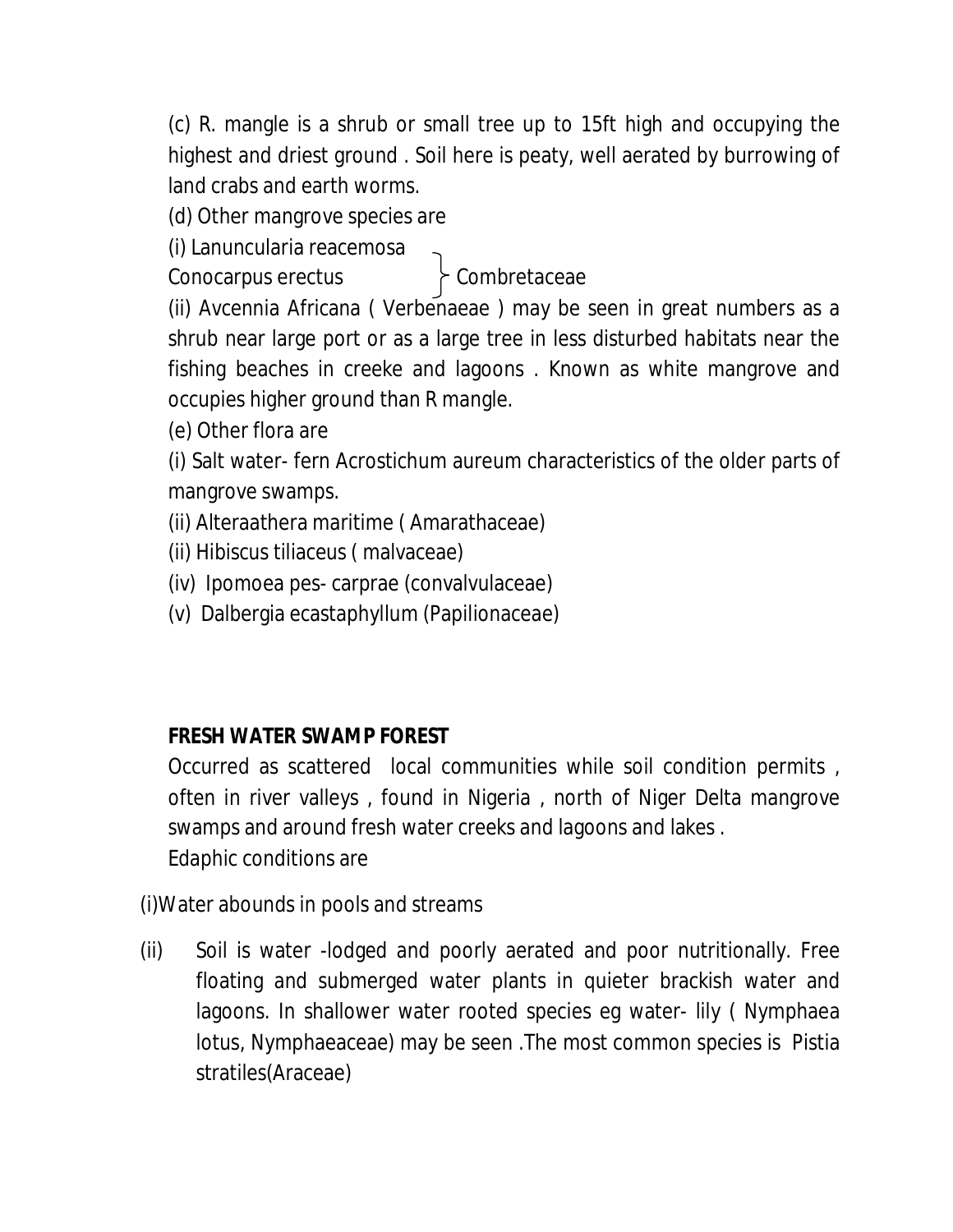Others are Vossia cuspidate (floating grass) –along lagoon shore cyperus papyrus (floating sedge) screw pine (pandanus candelabrum) Raphia sudanica. ( (palmae) – could dominate lagoon areas of swamp . The common tall trees (over 100ft)are Alstoniaspp(Apocynaceae) spodianthus prenssii, Naucleaspp( Rubiaceae) (Euphorbiaceae) ,Ficus sp(Moraceae), Lophira alata(Ochnaceae) Othe rather small tree species of fresh water swamp are (30ft-100ft)

- (I)Alstoniasp. (Apocynaceae)
- (ii) Anthosetema aubryanum (Euporbiaceae)
- (III) Spondianthus preussii (Euporbiaceae)
- (iv)Berlinia bspp .( Caesalpiniaceae)
- (v)Carapa procera (Merliaceae)
- (vi)Grewia coriacea Tiliaceae)
- (vii) Uapaca spp Euporbiaceae)

# **MOIST LOWLAND FOREST**

Greatest parts of the forests areas is covered by this kind of vegetation and it constitutes what is popularly thought of as forest. former names includes rain forest lower rain forest , wet or dry evergreen forest , moist semi deciduous forest mixed deciduous forest and closed or high forest. A great deal of lowland forest has been disturbed at one time or the other , usually by farming or by felling .so no forest is truly primary forest in the sense that it has never being disturbed by man . Much of this forest is either farmland under cultivation or fallow land. As such term such as bush fallow forest re-growth and secondary forest are supplied regularly. Mature high forest refers to secondary forest of sufficient age to resemble closely primary.

Mature high forest: The structure of storeyed layers consist of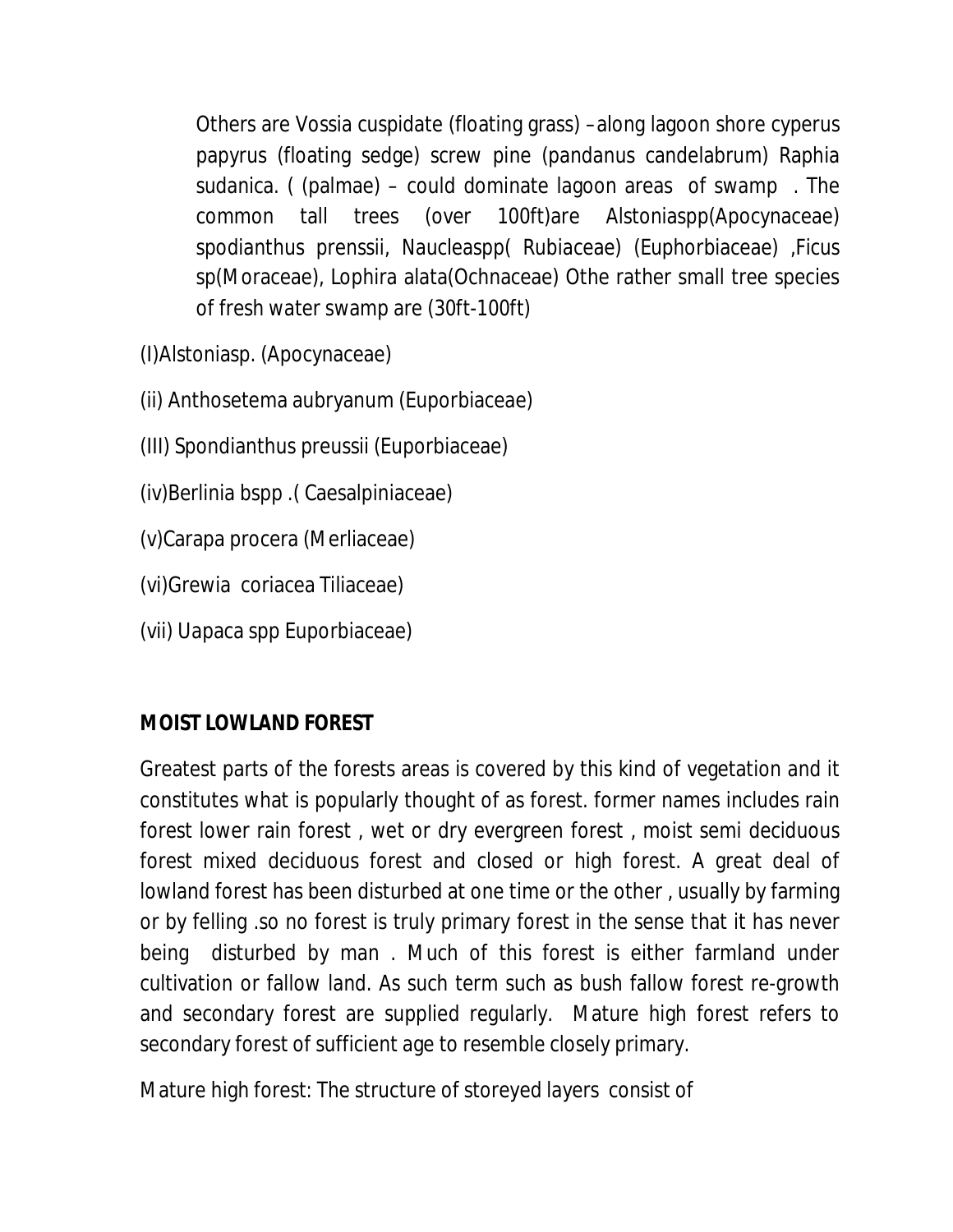I emergent tree species (over 120ft high)

Ii upper storey tree species (over 60-120ft high)

Iii lower storey tree species (over 15-120ft high)

Iv shrub layer tree species (over 6-15ft high)

V herb layer tree species (less than 6ft high)

Epiphytes abound e.g loranthus in the crowns of lower storey and lower parts of the upper storey.

Climbers are common.

Forest is predominantly evergreen, though number of deciduous species increases towards the northern boundary of the forest.

Emergent species may be either evergreen or deciduous.

Common evergreen are Lophira alata and Tarrietia utilis

While common deciduous are Chlorophora excelsa (milicia) and Triplochiton sclereoxylon other emergent and upper storey species are

I Ceiba pentandia (Bombacaceae)

Ii Cynometra ananta (caesalpiniaceae)

Iii Erythrophleum ivorense (caesalpihiaceae)

Iv Lophira alata (sapotaceae)

V Tarrietia utilis (sterculiaceae)

Vi Terminalia superba (combietaceae)

Lower storey species: This include Diospyris sp. (Ebenaceae) e.g D.mespiliformis caloncoba spp. (Flacourtiaceae) e.g C.Echinata,C.gilgiana,C.glauca.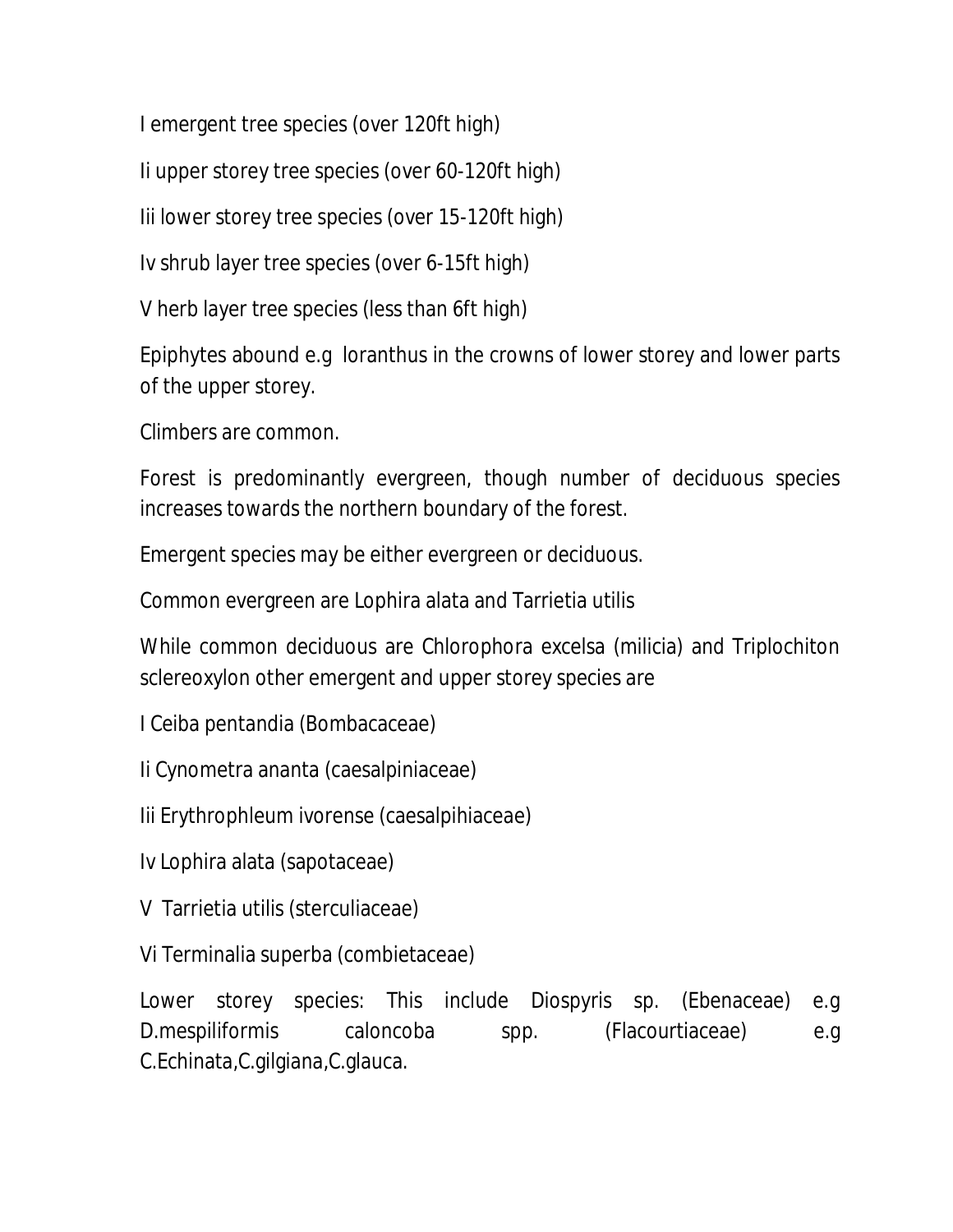The shrub layer of mature forest is evergreen.

Two types of shrubs exist;

One in which branching takes place close to the ground, so that there is no single main stern, and the other in which there is a distinct main axis, making the shrubs resemble small trees (called treelets)

Treelets are usually 10ft high, not more than 6ins in girth, being similar in size to saplings of taller trees which also form part of the shrub layer.

Common seen tree lets are

Angylocarlyx oligophyllus( Papilionaceae)

Chytranthus macrobotrys (sapindaceae)

Vernonia conferta (compositae)

Secondary Forest: This develops whenever the storeyed structure of the forest is disturbed,whether by felling or farming or by the fall of aged and decayed trees during storms.

Forest savanna mosaic consisted of

- (I) Inland forest savanna mosaic
- (ii )Coastal forest savanna mosaic
- (iii) Derived savanna

Consists of some savanna, usually containing forest species as well.

Oil palms are plentiful and regenerate readily (distinctive feature of the zone)

The origin of forest savanna mosaic savanna could have been derived from forest by cleaning, felling, and burning.

Grass species commonly present are

(I )Andropogon sp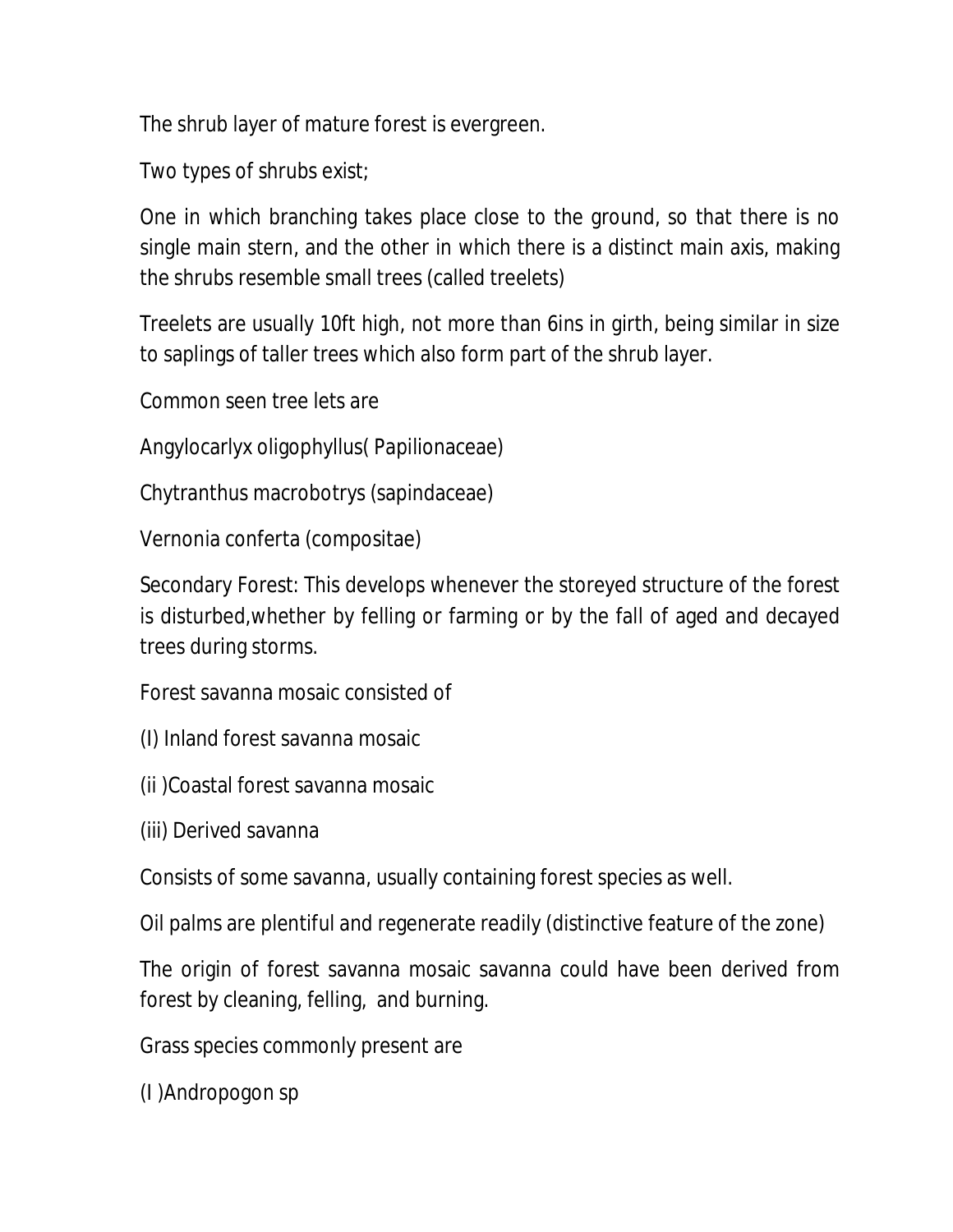(ii )Imperata sp

(iii )Hyparrhenia sp

(Iv )Ctenium newtonii

(V) Monocymbium ceresiiforme

Woody species are fire-tolerant, with thick, corky bark and are deciduous.

Southern Guinea Savanna

Consist of open woodland savanna with tall grasses up to 15ft high in the rains.

There is fire which burns fiercely in the dry season.

Grass species are;

Andropogon spp, Andropogon tectoreum

Pennisetum spp, Pennisetum purpureum

Ctenium nubicum, Panicum maximum

Scattered trees and shrubs present and these are deciduous.

There is two storey canopy which is broken at intervals where grasses and herbs survive.

The taller tree species are more than 20ft high (up to 50ft).

The smaller tree species are between 6 and 20ft.

The shrubs are up to about 10ft high.

Oil palms are confined to the forest outliers in the stream valleys.

Tree species include

Anogeissus leiocarpus (combietaceae)

Cussonia barteri (Araliaceae)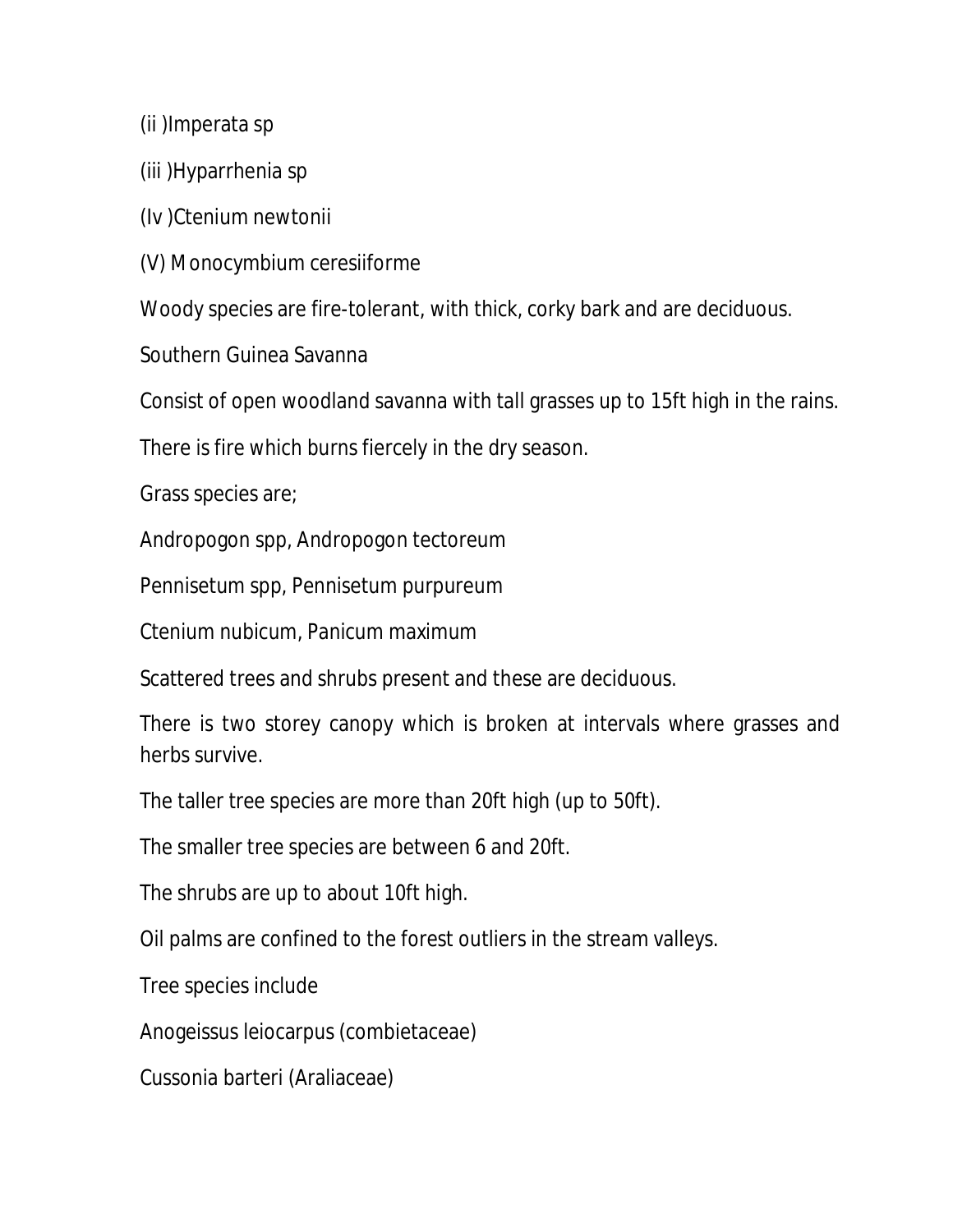Parkia clappertoniana (Mimosaceae)

Terminalia spp (combietaceae)

Vitex doniana (Vetbenaceae)

Shrub species (which may grow as small trees) include

Annona senegalensis (Annonaceae)

Oncoba spinosa (Flacourtiaceae)

Ximenia Americana (olacaceae)

Albizia zygia (mimosaceae)

Cola millenii (sterculiaceae)

Afzelia Africana (caesalpiniaceae)

Parinari kerstingii

Terminalia macroptera (combretaceae)

Acacia gourmaensis (mimosaceae)

Albuca nigritans (liliaceae)

Nauclea latifolia (Rubiaceae)

Combretum spp (combretaceae)

Terminalia avicennioides (combretaceae)

Hymenocardia acida (Euphorbiaceae)

Other tree species are

Adansonia digitata (bombacaceae)

Mangifera indica (Anacardiaceae)

Parkia clappertoniana (mimosaceae)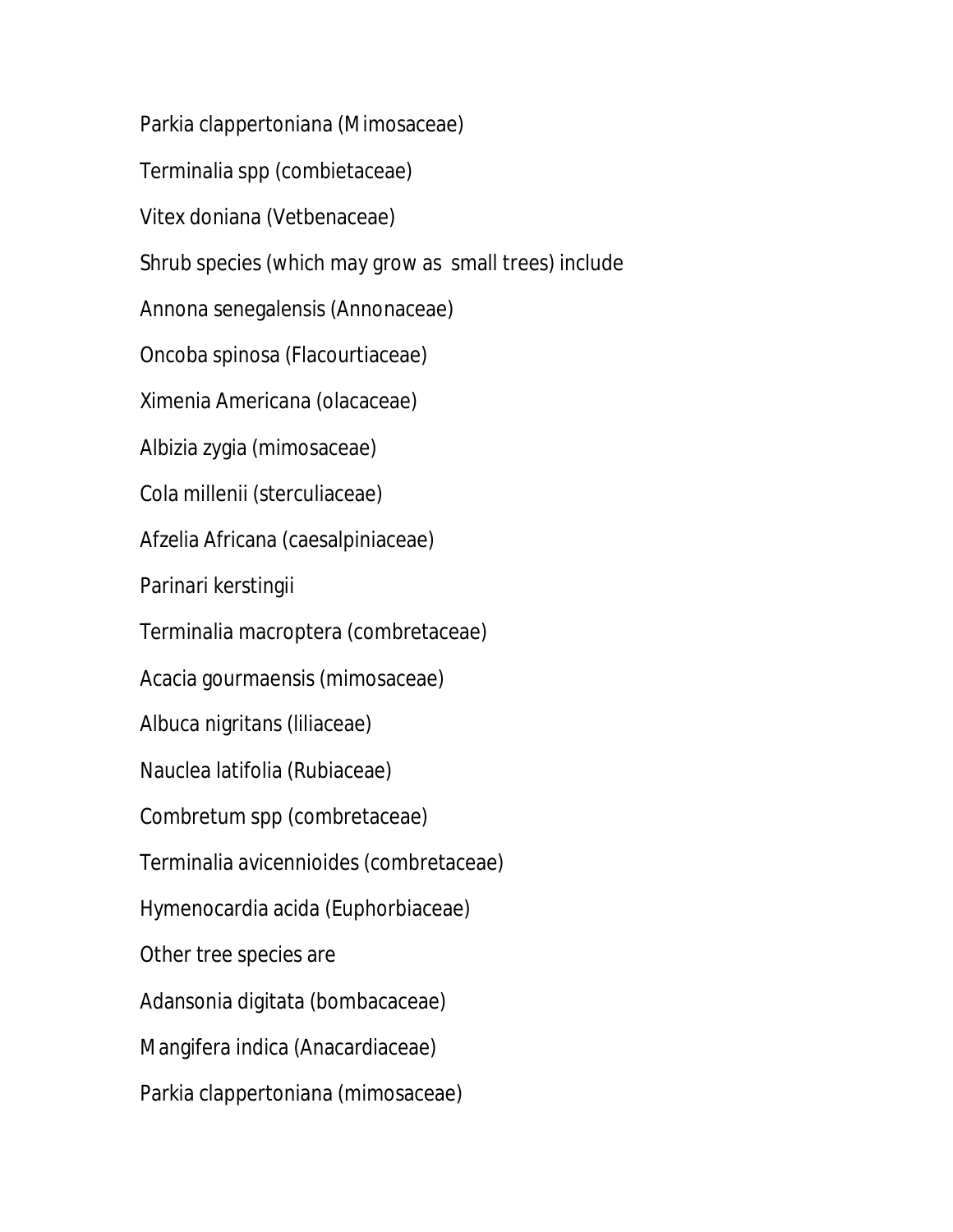Northern Guinea Savanna

Grass species in general only grow to 7 or 8ft in height.

Examples of species (tree) are:

Parkia clappertoniana (mimosaceae)

Protea elliottii (proteaceae)

Terminalia macroptera

Acacia gourmaensis

Combretum nigricans

Afzelia africana

Albizia zygia (mimosaceae)

Pseudopondias microcarpa (Anacardiaceae) terminalia glaucescens (combretaceae) khaya senegalensis meliaceae vitex doniana (Verbenaceae) understoryey species (including climbers) are dialum guineense (Caesalpiniaceae) morelia senegalensis (Rubiaceae) saba florida (Apocynaceae) opilia celtidifolia (oppiliaceae) afzelia Africana (Caesalpiniaceae)

Grazing keeps the grass short in rocky hills; peculiar species are Bombax costatum (Bombacaceae) steganotaenia (Umbelliferae)

Acacia ataxacantha combretum spp.

## **SUDAN SAVANNA**

Considerably drier than the proceeding one. Average annual rainfall is 20-40 ins, dry seasons lasting for seven months or more in a year with relative humidity as low as 25% during the dry season.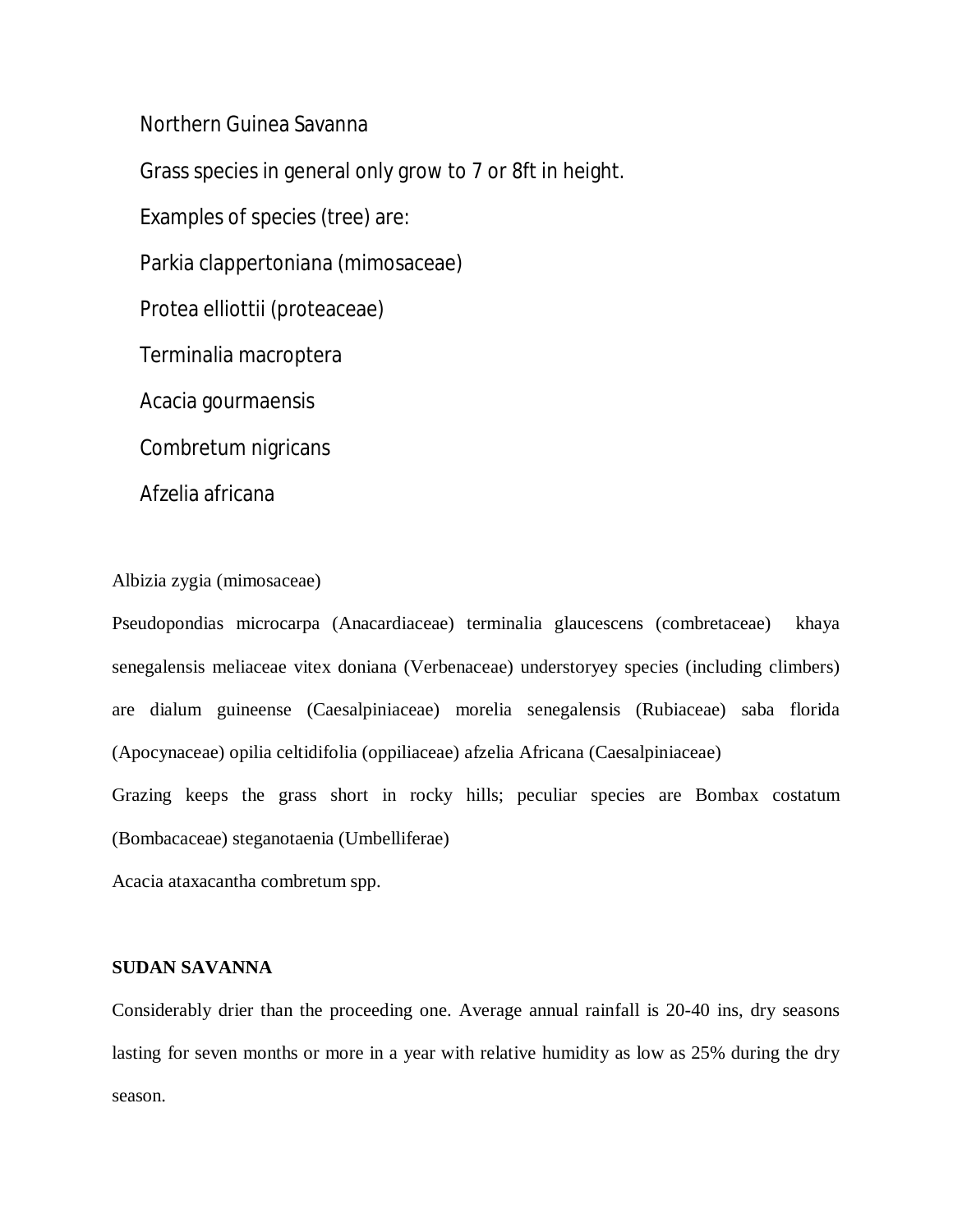Tree species are mostly deciduous, with half of them being small leaved like the Acacia. About a quarter of the species are thorny in addition common species are:

## **Upper Storey**

Balanites aegyptiaca (Zygophyllaceae)

Biospyros mespiliformis (Ebenaceae) Ficus plantyphylla (Moraceae)

Hyphaene thebaica (palmae)

Parkia clappertoniana

Adansonia digitata (Bombacaceae)

Khaya senegalensis (Meliaceae)

Tamarindus indica (Caesalpiniacea)

Azadiracta indica (Neem)- (meliaceae)

#### **Lower Storey/Shrub Species**

Anona senegalensis (Annonaceae)

Ziziphus mauritiana (Rhamnaceae)

Guiera senegalensis (Combretaceae)

Xeromphis nilotica (Rubiaceae)

## **Climbers**

Acacia ataxacentha (Mimosaceae) combretum micraathum (Combretaceae)

Bush fire is very common barks are resistance

#### **Sahel Savanna**

Sometimes called (thorny plant) fine-leaved, commiphora africana

Acacia senegalensis, Acacia nilotica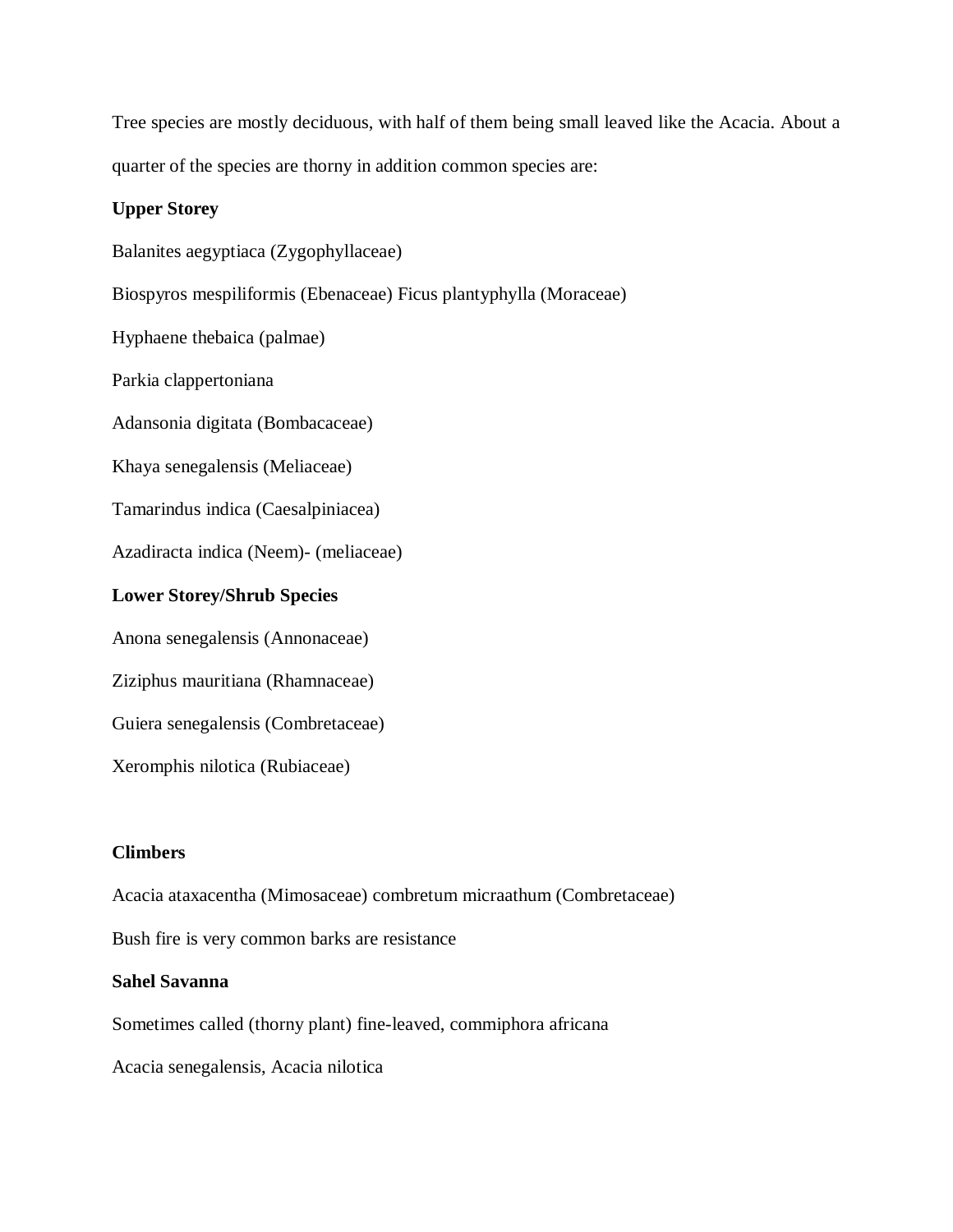Acacia laeta

Acacia seyal

Phoenix dactylifera (date palm) shrubs include

Calatropis procera (Asclepiadaceae)

Sahel savanna is found around Lake Chad region in Nigeria

Dicotyledonous families with petals free Almost free or Absent

- Annonaceae
- Combretaceae
- Sterculiaceae
- Malvaceae
- Euphorbiaceae
- Caesalpiniaceae
- Mimosaceae
- Papilionaceae
- Moraceae
- Meliaceae
- Sapindaceae

**Annonaceae:** sweetsop family (Named after the genus – Annona, the south American name of the genus). Small trees, shrubs or climbers flowers sepals  $3$ , petal  $3 + 3$  some economics and common species yield fruit and seeds, Annona spp are variously known as the soursop, sweetsop custard apple and they have all been introduced into West African from south America or West Indies e.g. Cananga odorata – perfume essence monodora myristica, Annona senegalensis monodora tenuifolia. Anona senegalensis (Ewe abo).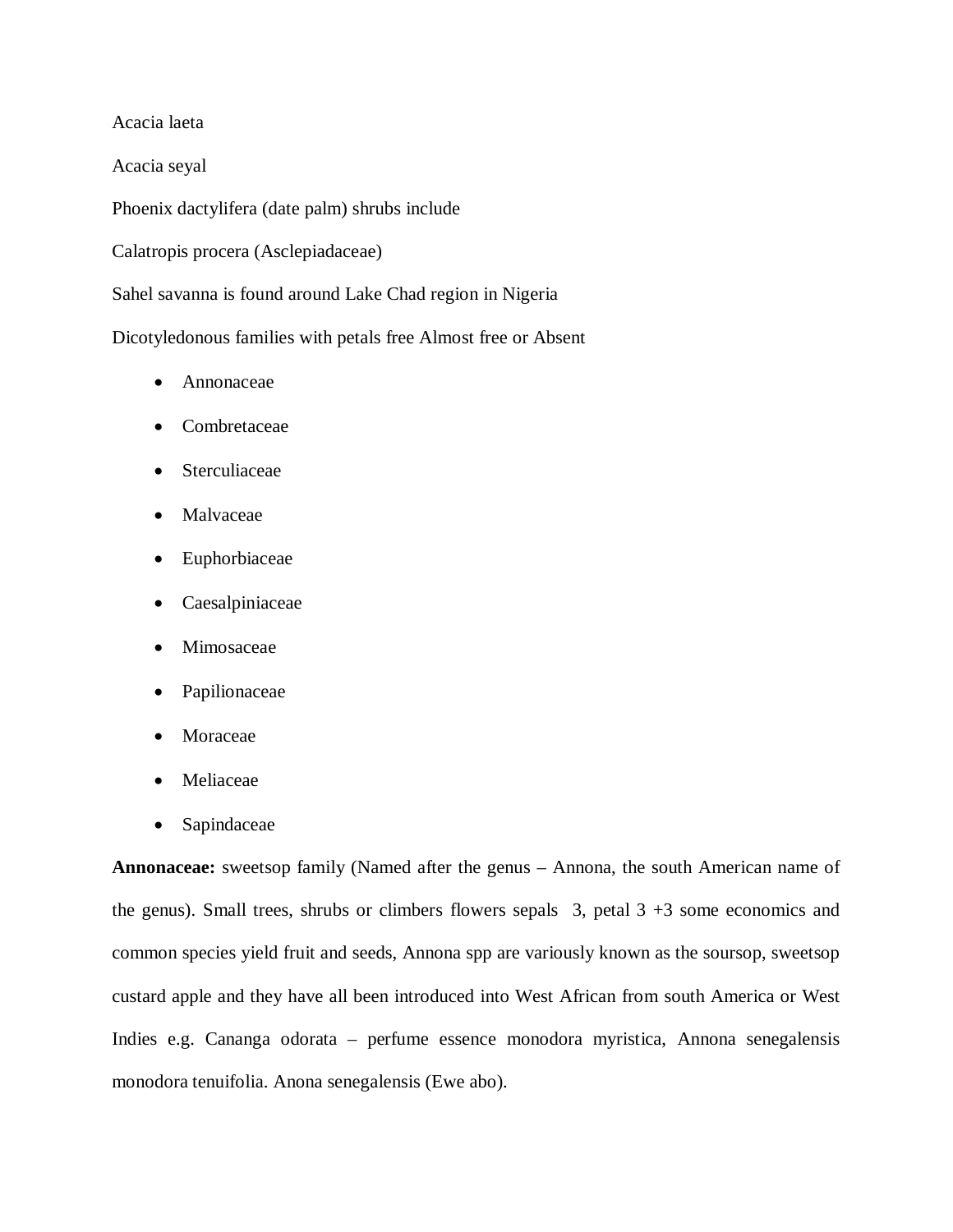## **Combretaceae (Afara Family).**

(After the genus combretum the old latin name of the genus).

Trees, shrubs or climbers some economics and common species; Terminalia catappa (Indian almond).

Terminalia suiperba and T. invorensis yield the timbers afara and Idigbo which are exported in considered quantities.

Combretum racemosum

Gulera senegalensis

Terminalia albida

Terminalia macroptera

#### **Sterculiaceae – cocoa family**

(After the genus sterculia, from latin meaning 'dung'referring to the odour of the flowers) some common and economics species.

Cocoa beans are the seeds of Theobroma cocao sp seeds of cola nitida and cola acuminata are traded locally as kola nuts.

Mansonia altissima (black walnut)

Sterculia oblonga

#### **Malvaceae – cotton family**

(After the genus Malva, Latin derived from Greek, malacos (soft), referring to the skin softening properties of the leaves) shrubs and herbs common species: Hibiscus sabdariffa (Ewe, sapa) (okra) or Abelmoschus esculentus

H. mutabilis cotton (Gossypium bisculum

H. schizopetalus hisbiscus cannabis (jute fibre)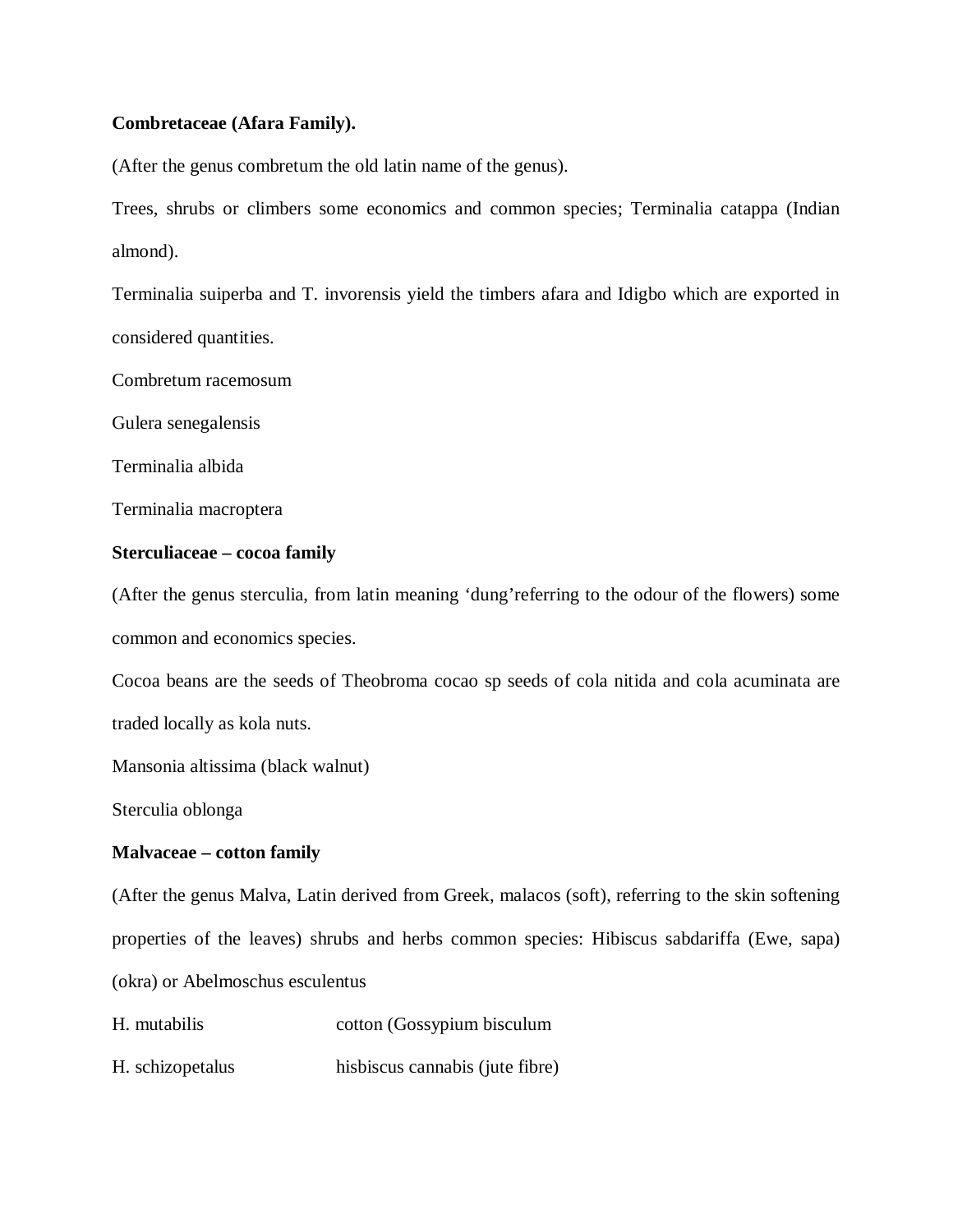#### **Euphorbiaceae Cassava Family**

(After the genus Euphorbia, named by king Juba of Mauritania after his physician, Euphorbus, who first used the latex of North African species medicinally) manihot esculentus some economics species; include cassava, castor oil, rubber (Hevea biasilliensis) Rucinus cominumis.

#### **Caesalpiniaceae (Pride of Barbados family)**

(After the genus Casalpinia, named after Caesalpino, a sixteenth centering italian professor). This family and minosaceae and papilionaceae are closely related having a pod as their fruit and the tree belong to the order.

Leguminosae, obtained from the proper term for pod, the legume mostly trees and shrubs Introduced species are

Caesalpinia pulcherrima (pride of Barbados) introd from Asia (for shade and ornament) Delonix regia (flame of the forest) of flamboyant for shade and ornaments).

Tamanndus indica (Indian tamnind cultivated for its sour fruit.

Afzelia spp. (After the Swedish professor Afzelius who stayed in siera Leone at the end of the 18<sup>th</sup> century) e.g. A Africana cassia spp e.g. C. senna piliosigma thonningi (Abafe).

#### **Mimosaceae (Acacia Family).**

(After the genus mimosa from Greek "a mimic" referring to the touch-sensitive leaves common examples :- Mimosa pudia sensitive plant).

Acacia spp (Acacia means point or thorny e.g. A. albida, A. nilotica an Italian naturalist) e.g. A. Zygia.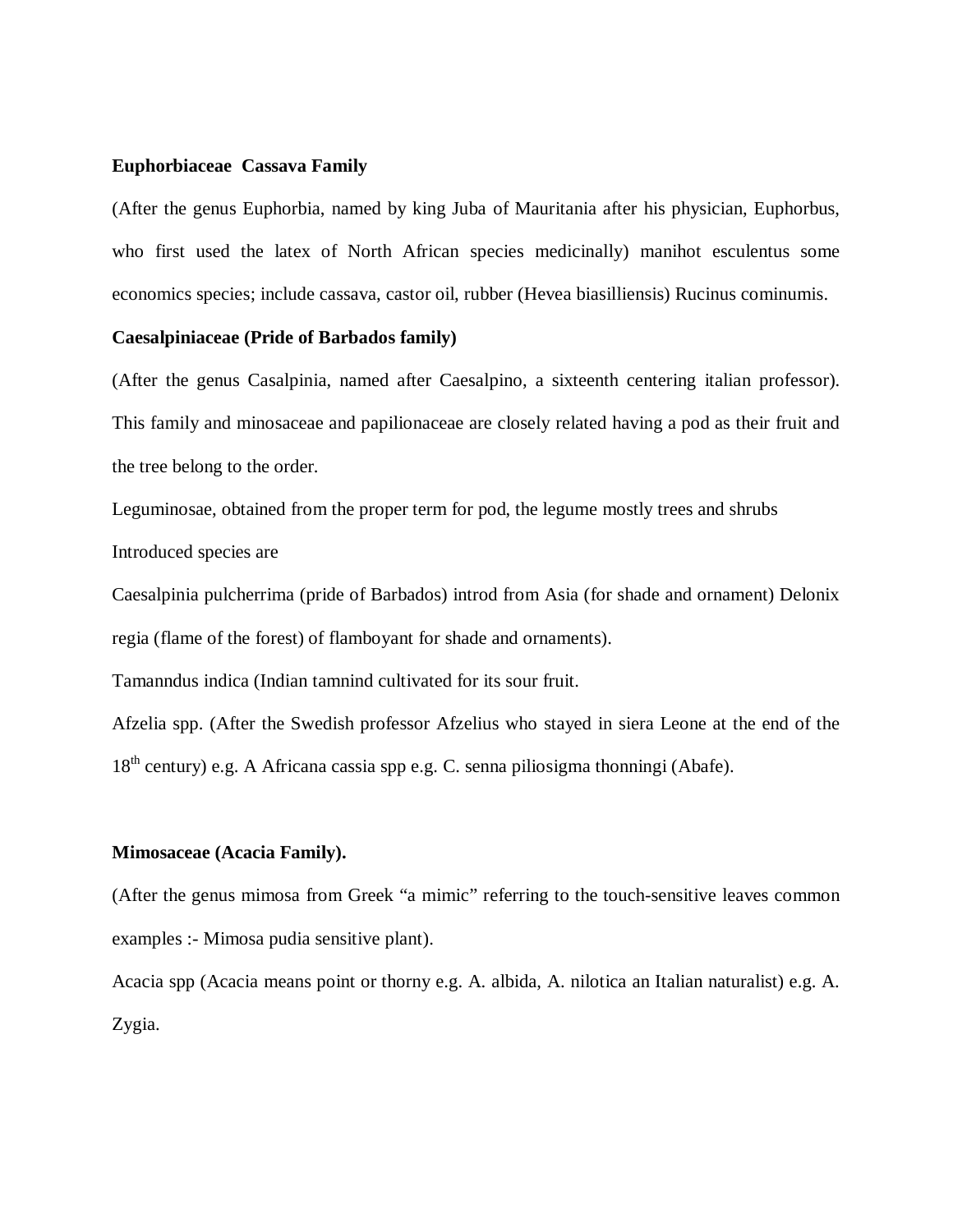Parkia spp (after Mungo Park, the explorer) locust beans e.g. P. clappertoniana (formerly P. filicoidea).

(Afetr Mungo park and clapperton brother (explorers)

P. biglobosa, P. bicolor

## **Papilionaceae (Cowpea Family)**

(from papilio- abutterfly, referring to the shape of the corolla).

Common species: include edible beans eg cajauns cajan (pigeon pea): ewe otiti

Vigna unguiculata (cowpea)

Arachis hypogeal (groundunt)

Voandzeia geocarpa (Bambara groundunt) Baphia nitida.

Crotalaria naragutensis

Abrus precatonis (ewe mesin mesin)

## **Moraceae (Bredfruit Family)**

(After the genus, morus, the classical name of the mulberry)

Common species

Morus alba and Mr. nigra (white and black mulberries)

Milicia excelias (iroko tree)

Treculia Africana (Breadfruit)

Ficus carpensis (ewe opoto)

## **Meliaceae (Mahogany Family)**

(After the genus, melia, the greek name of the genus)

Common species

Azadirachta india (nleem)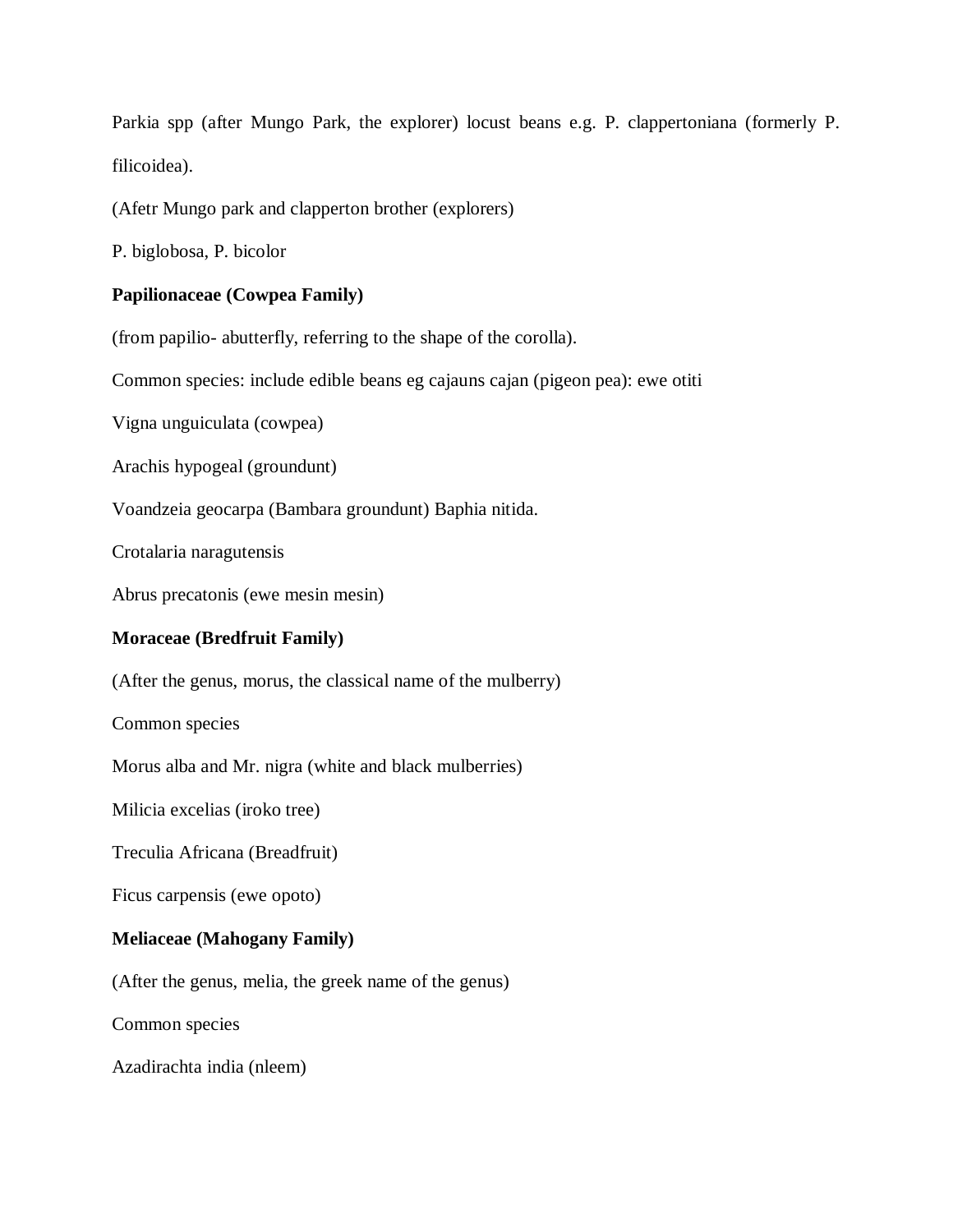Swietenia spp. (American mahoganies)

Cedrela spp. (American cedars)

Khaya spp cafrican mahogany eg sapeles utile, omu khaya senegalensis

Pseudocedrela kotschyi (Ewe onigbegi).

## **Sapindaceae (Akee apple family)**

After the genus sapindus, the soapberry, from latin "soap

e.g. Blighia sapida

lacanodiscus cupanioides (Ewe nka)

dicoty ledonous families with joined

petals and a superior ovary

- 1. Sapotaceae
- 2. Apocynaceae
- 3. Solanaceae
- 4. Convolualaceae
- 5. Bignoniaceae
- 6. Acanthaceae
- 7. Verbenaceae

## **Sapotaceae (sheabutternut family)**

(from sapota, a mexicen name)

Common species

Butyrospemum parkii (sheabutternut, whose kernel yield edible oil, shea butter or shea oil)

## **Apocynaceae (frangipani family)**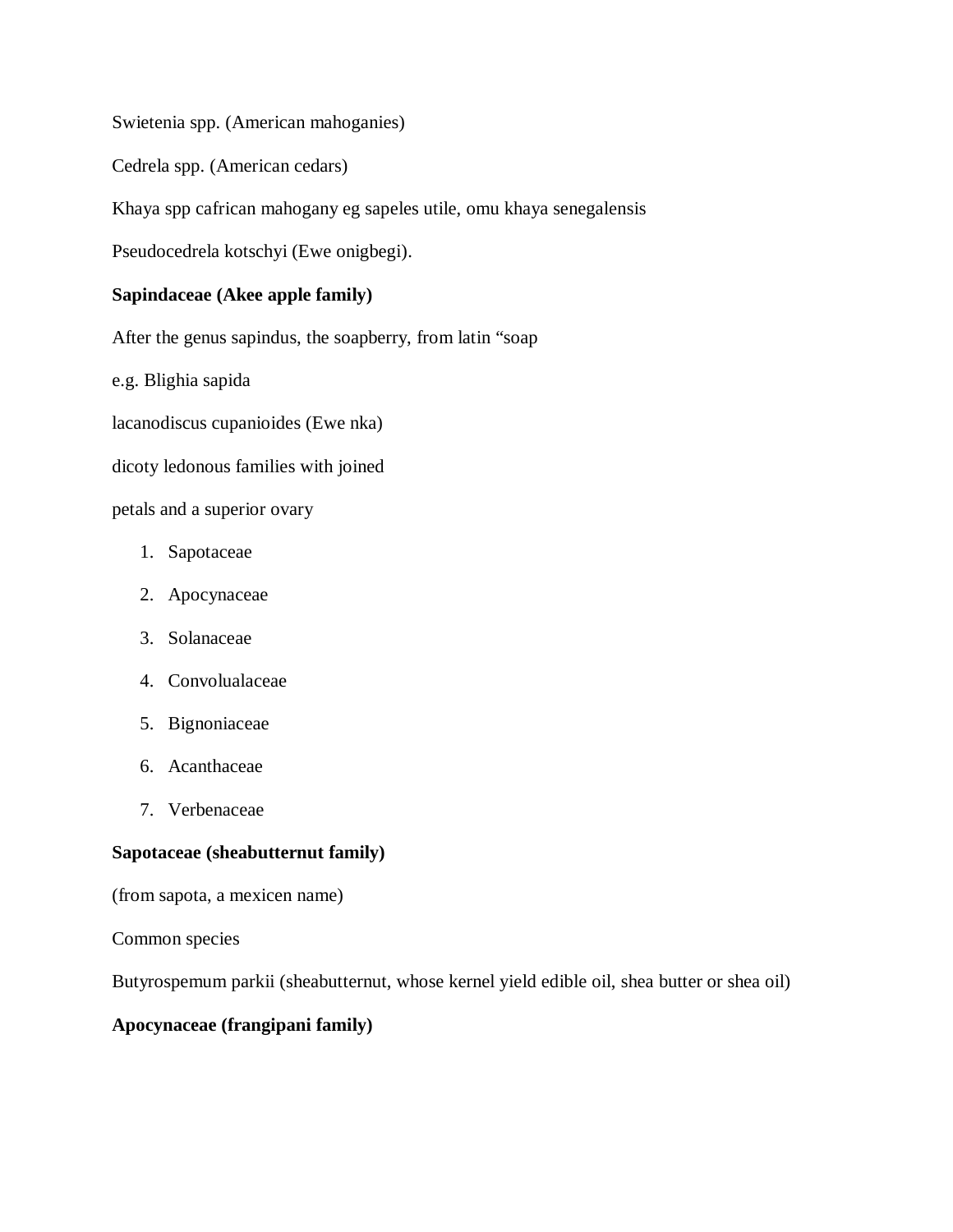Ornamental species introduced from south America the West indies e.g. Nerium oleander (oleander)

Lochmanda spp.

## **Solanaceae (Tobacco Family)**

(from Latin word solanamen meaning "quieting" reffering to sedative drug properties of some species).

Important species: include

Capsicum annum (Red pepper)

C. fruteescens (Hot Chillies)

Solannum indicum (solanaceae)

(Lycopersicum esculentus)

Tomato, solanum melongena (garden egg)

Solanum tuberosum (potato) irish potato

Nicotiana tabacum (tobacco)

Cannabis sativa (india hernp)

## **Convolvulacea- sweet potato family**

(After the genus convolvulu, a name reffering to the twining habit of the plant)

Common species

Cuscuta australis (dodder)

Ipomoea batatas (sweet potato)

Ipomoea aquatic

## **Bignoniaceae (Jacaranda Family)**

(After the genus Bignonia, named after Abbel Bignon, court Liberian to Louis xiv of france)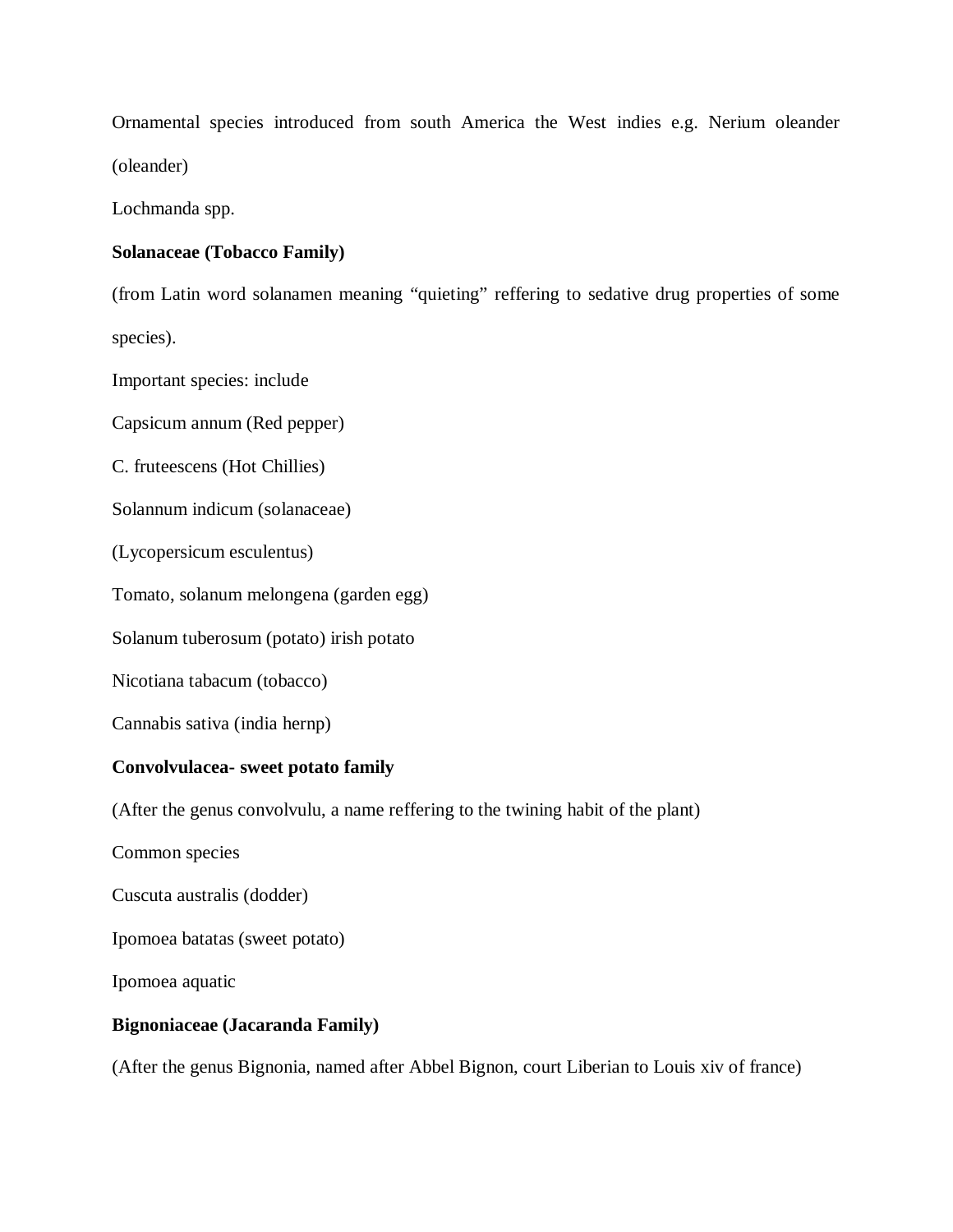Most species are climbers and include Tacoma stans (yellow tecoma)

Newbouldia laevis (Ewe Akoko)

## **Verbenaceae (Teak family)**

Species include ewe ginelina Gmelia arborea (Gumbar) introduced from Asia as a shade and fuel

tree and for making paper **.**

## **Jectona grandis (teak)**

Dicatyledonous families with joined petals and an interior ovary

## 1. **Cucurbitaceae**

- 2. Rubiaceae
- 3. Compositae

## **Cucurbitaceae: (Ground Family)**

(After the genus cucurbita, Latin for "a gourd") climbing and prostrate herbs with tendrils introduced species include cucumis sativus (cucumber)

Cucurbita pepo (pumpkins and squashes) efo elegede collocynthis vulgaris (bitter gourd) seeds eaten as egusi.

C. citrullus (water melon)

Telfaria siceraria (calabash)

## **Rubiacea- Abura Family**

(After the genus Rubia, Latin for "red" because of red dye extracted from the roots of the plant.

Common species include;

Coffea Arabica: coffee coriginally from Arabia and Ethiopia but now grown in Brazil).

C. liberica coffee spp

C. robusta coffee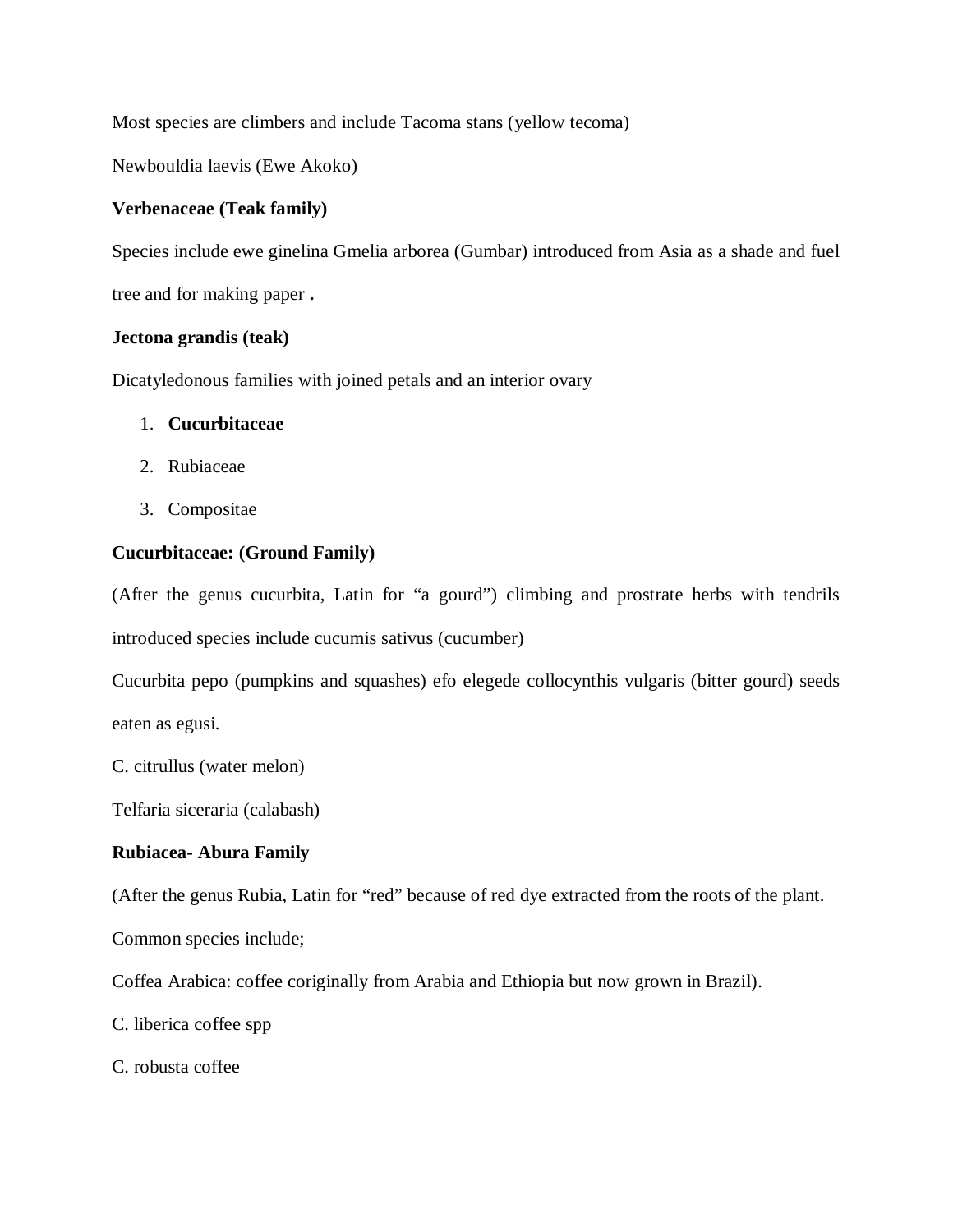Nauclea latifolia (Ewe egbesi)

Morindia incidia (Ewe oniyo)

#### **Compositae: sunflower family**

Common species include sunflower

Heliathus annus, crassocephalum rubens (Efo ebo)

Other important Dicotyledonnous families

1. Amaranthaceae, Anacardiaceae, Asclepiadaceae, Bombacacea, Connaraceae, Guttiferae, Labiatae, Loganiaceae, Myrtaceae, Ochnaceae, Tiliaceae, Rutaceae, Ulmaceae.

Amaranthaceae

Common species: Amaranthus hybridus

Subsp. Cruentus (from A. caudatus)- spinach

Celosis argentea soko

Vernonia amygyalina (Iguu)

Common speices

Anacardium occidentale (cashew nut)

Mangifera indica (Indian mango)

Spondias mombin (Iyeye)

#### **Asclepiadaceae**

Bombacaceae

Common species are

Adansonia digitata (Baba)

Ceiba pentandra (white silk cotton)- Araba

#### **Bambacaceae**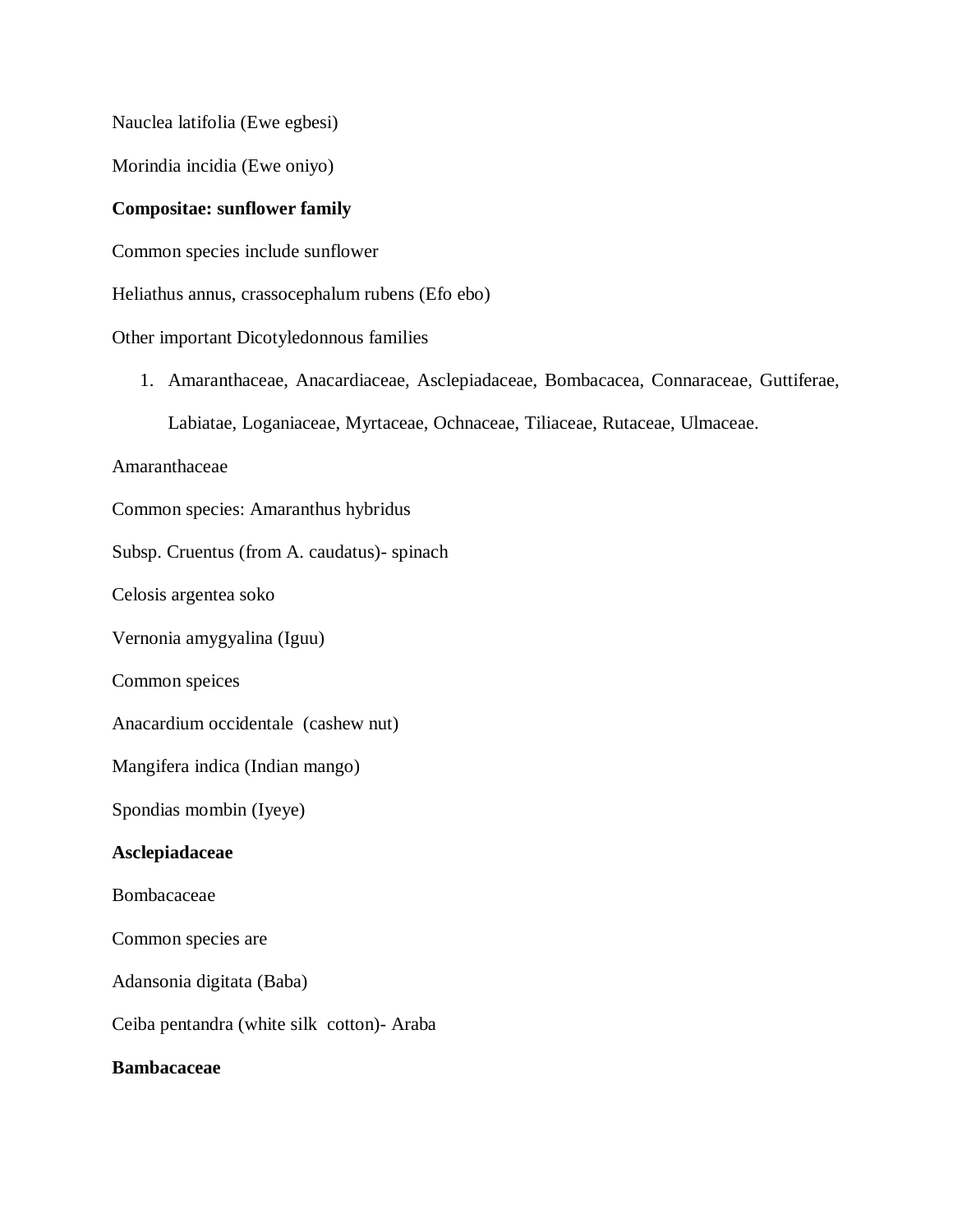Bambusa vulgaris (oparun)

Labitaceae

Ocimum gratissimum (Efirin)

#### **Rutaceae**

Contains the genus citrus, which orange, lemon, line and grapefruit

Belong e.g. citrus paradisa (grape fruit)

Citrus sinesis (sweet orange)

Citrus aurentifolia (line orange)

Citrus reticulate (Tangarines)

## **Monocotyledonous families**

- 1. Liliacea
- 2. Marantaceae
- 3. Zingiberaceae
- 4. Commelinaceae
- 5. Araceae
- 6. Amaryllidaceae
- 7. Palmae
- 8. Orchidaceae
- 9. Cyperaceae
- 10. Gramineae

(Poaceae)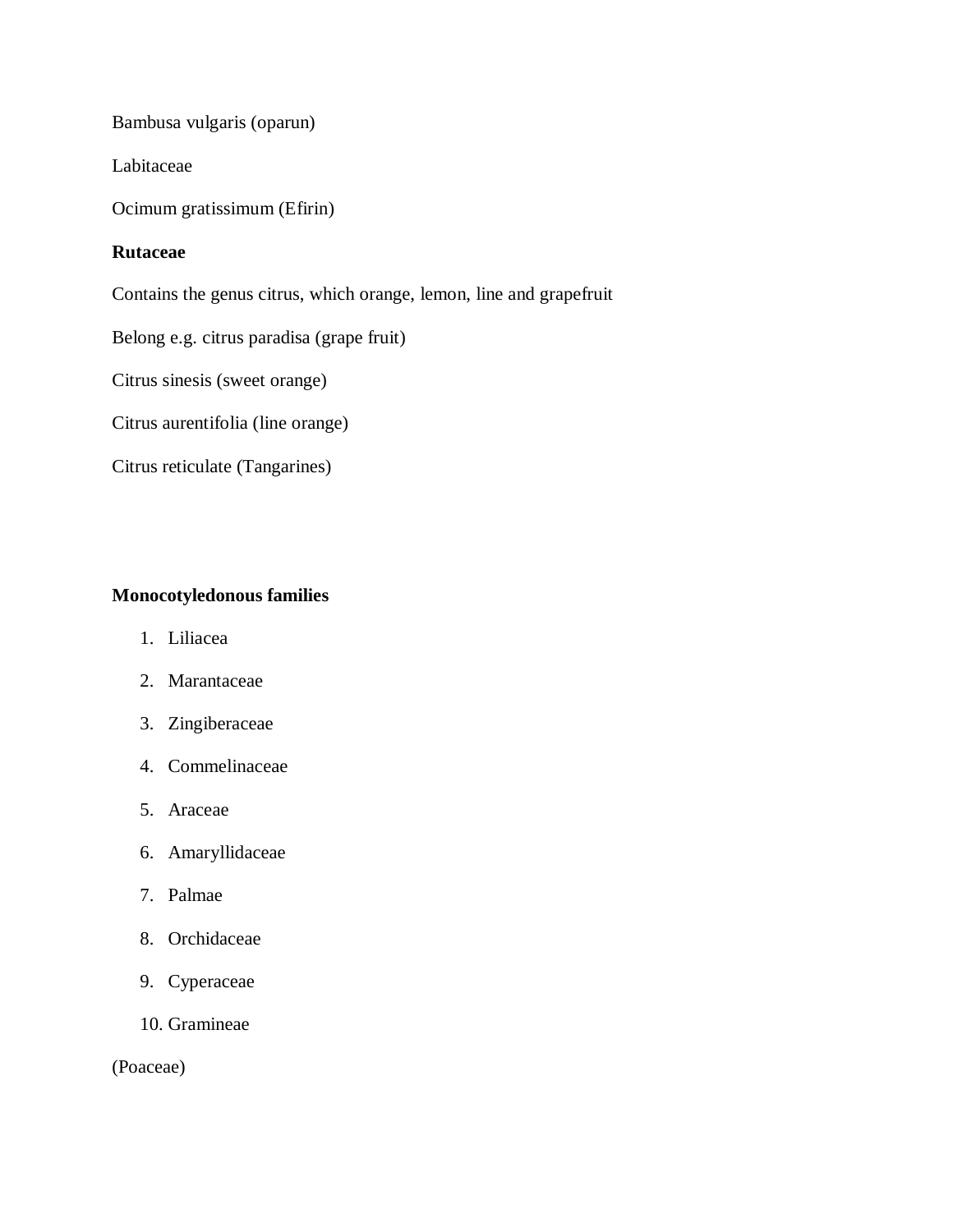#### Liliaceae

Family of perennial herbs with rhizones, bulbs, corns or tubers.

Aloe, Onions, garlic belong here

#### **Marantaceae**

Yoruba soft-cane ; Marantochloe cuspidate

Belongs here.

#### **Zingiberaceae**

Common species are

Canna-lily,

Zingiber officinale (ginger).

#### **Commelinaceae**

(After the genus commelia, named after brother commelin,  $17<sup>th</sup>$  Century Dutch botanist e.g. commelina spp. (day flower) most are weedy.

#### **Araceae: cocoyam family**

After the genus Arum, the ancient latin name for the genus

#### **Common species are**

Pistia sp. Eg P. strationtes (floating plant)

Cocoyams eg

Colocasia esculenta (old Africa cocuyam)

Xanthosoma sagittifolia (New American cocoyam)

#### **Amaryllidaceae: - Harmattan lily family**

(After the genus Amaryllis, a Greek name for a woman and implying beauty).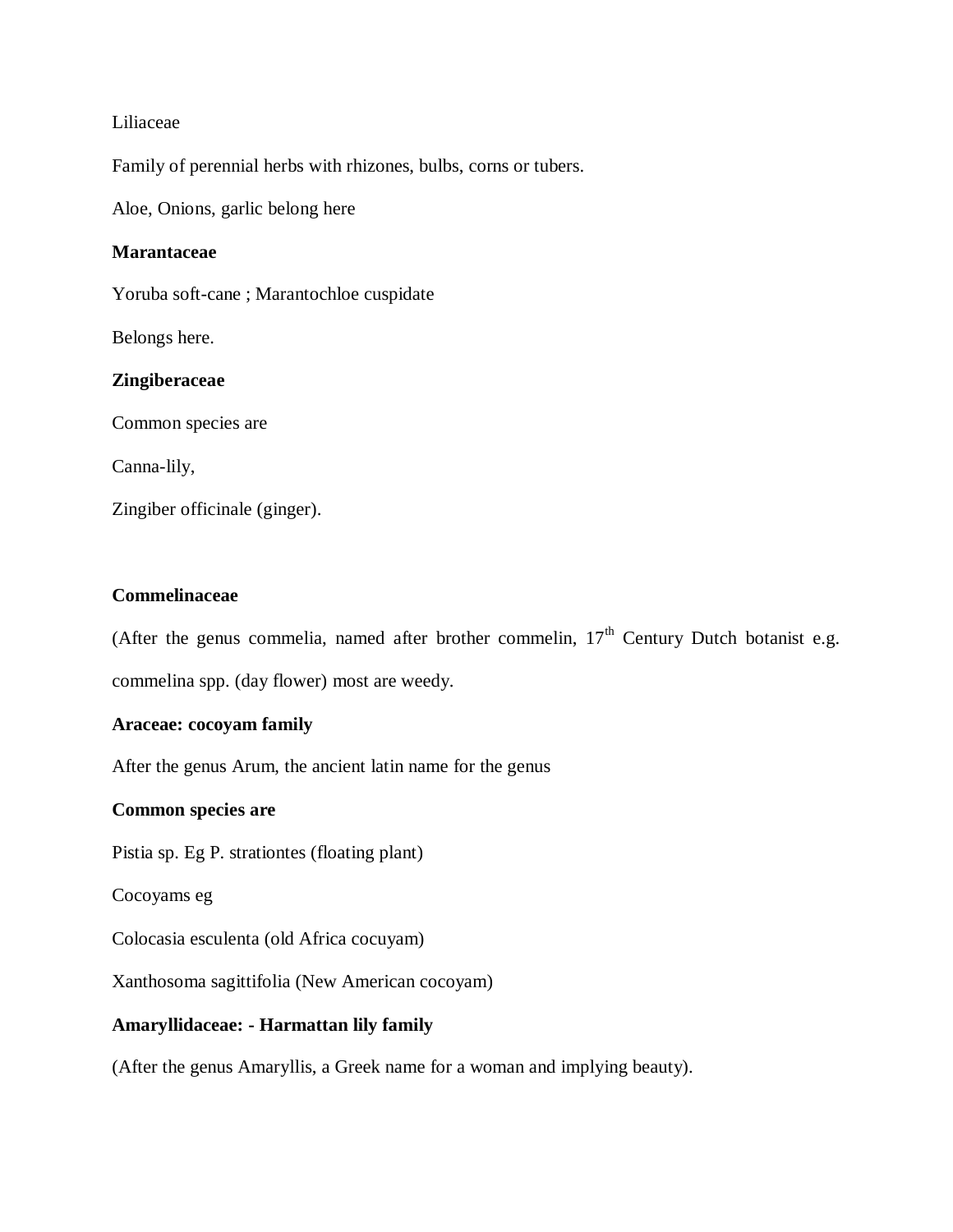Common species are

Hippeastrum equestre (Harmattan lily)

Hymenocallis Littoralis (spider-lily)

## **Palmae (palm family)**

Common speices

Coconut palm (cocos nuciffera)-introduced

Roystonea regia (Cuban Royal palm)

Oil palm (Elacis guineensis

Raphia palm (Raphia sudanica)

Date palm (phonix dactylifera)

## **Orchidaceae- orchid family**

Ornamental plants

## **Cyperaceae- sedge family**

Grass-like herbs (nut grasses)

(Poacea) Gramineae- Grass family

Common species are

Pennisetum amenicanum (millet)

Oryza sativa (rice)

Sacchamum officinarum (sugar-cane)

Sorghum bicolor (form S. vulgare)-guinea corn

Zea-mays (maize)

Andropogon tectorum Gamba grass